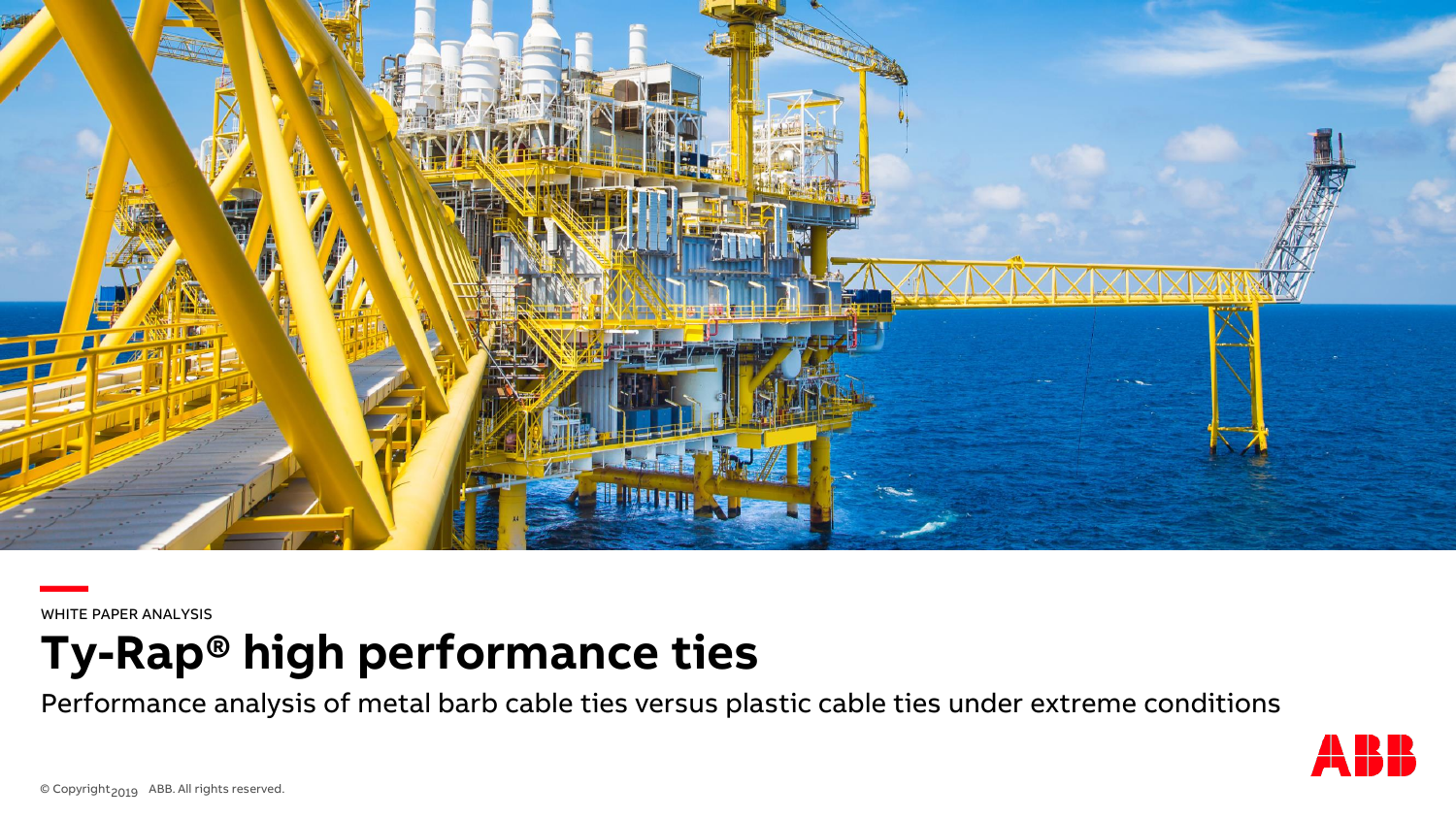## **Ty-Rap white paper** Results

### General test results

- Performed favorably when under extreme heat, extended heat, humidity or long term UV exposure.
- The metal barb generally performed favorably to the other brands
- Exhibited superior qualities of reliability under extreme conditions.
- The metal barb ties tended to simply slip once they reached their failure points but they remained intact and no debris left the tie.

#### OPT ties:

• All ties more commonly broke catastrophically, throwing debris into nearby areas

### Conclusions

Ty-Rap:

- Ty-Rap ties outperform other brands in key areas such as high-heat environments, UV exposure and cold weather
- Ty-Rap ties performed at almost twice their rated load after 5,000 hours of high-heat exposure
- TY27MX performed similarly under UV exposure, holding almost twice their rated load
- Ty-Rap cable ties performed with 100% success in temperatures down to 60°C.
- Ty-Rap ties very rarely fail in a manner that creates additional debris or sheds plastic into the environment.

General ties:

- All-plastic cable ties often fail catastrophically, casting their plastic pawl or pieces of cable tie into the environment.
- Some all-plastic cable tie brands failed to perform at their rated load.
- Some all-plastic cable tie brands failed to withstand the 5,000 hours of UV exposure.
- Several all plastic brands failed in temperatures as "warm" as -20°C.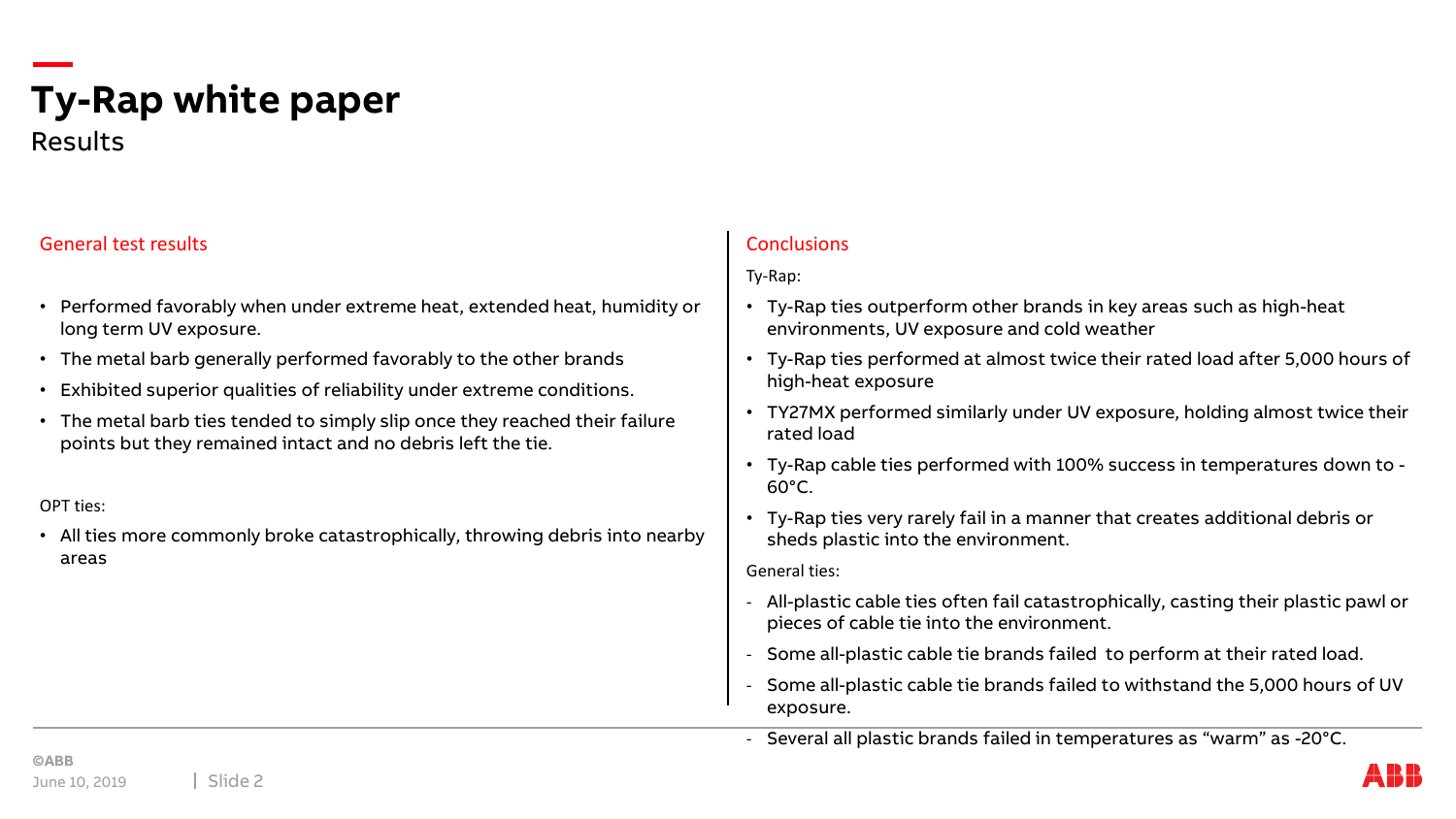Test overview

## **Test 1**

Low installation temperatures

Ten ties of each variety and aluminum mandrels of three sizes were chilled in a controlled chamber to -20 °C, -40 °C, -50 °C and -60 °C (- 4 °F, -40 °F, -58 °F and -75 °F) and allowed to stabilize at each temperature. During the cooling period, while still inside the chamber, the ties were then installed around the aluminum mandrels representing a small bundle diameter and a large bundle diameter. They were then inspected for any breakage or failure points.

#### Varying temperature tensile strength – high heat

**Test 2**

Ten ties of each variety were fastened around mandrels and conditioned in a humidity- and temperature-controlled chamber at 125 °C (257 °F) in increments of 1,000 hours up to 5,000 hours. They were then reconditioned at 23 °C (73.4 °F) and 50% humidity — the smaller ties for 15 days and the larger ties for 30 days. They were then subjected to a split-mandrel tensile test and pulled to their rated loads for five minutes. If they held, the ties were then pulled to failure.

## **Test 3**

Extended UV exposure tensile strength

Groups of ties of each variety were fastened around mandrels and exposed to UV light in a controlled chamber for a total of 5,000 hours in 1,000-hour increments, with test samples beginning at 2,000 hours. Each group was then reconditioned at 23 °C (73.4 °F) and 50% humidity — the smaller ties for 15 days and the larger ties for 30 days. They were then subjected to a split-mandrel tensile test and pulled to their rated load for five minutes. If they held, the ties were then pulled to failure.

## **Test 4**

#### Vibration

Ten ties of each variety were conditioned at 23 °C (73.4 °F) and 50% humidity, then installed on horizontally and vertically mounted split mandrels and vibrated for 72 hours on an XY vibration table to test their ability to hold.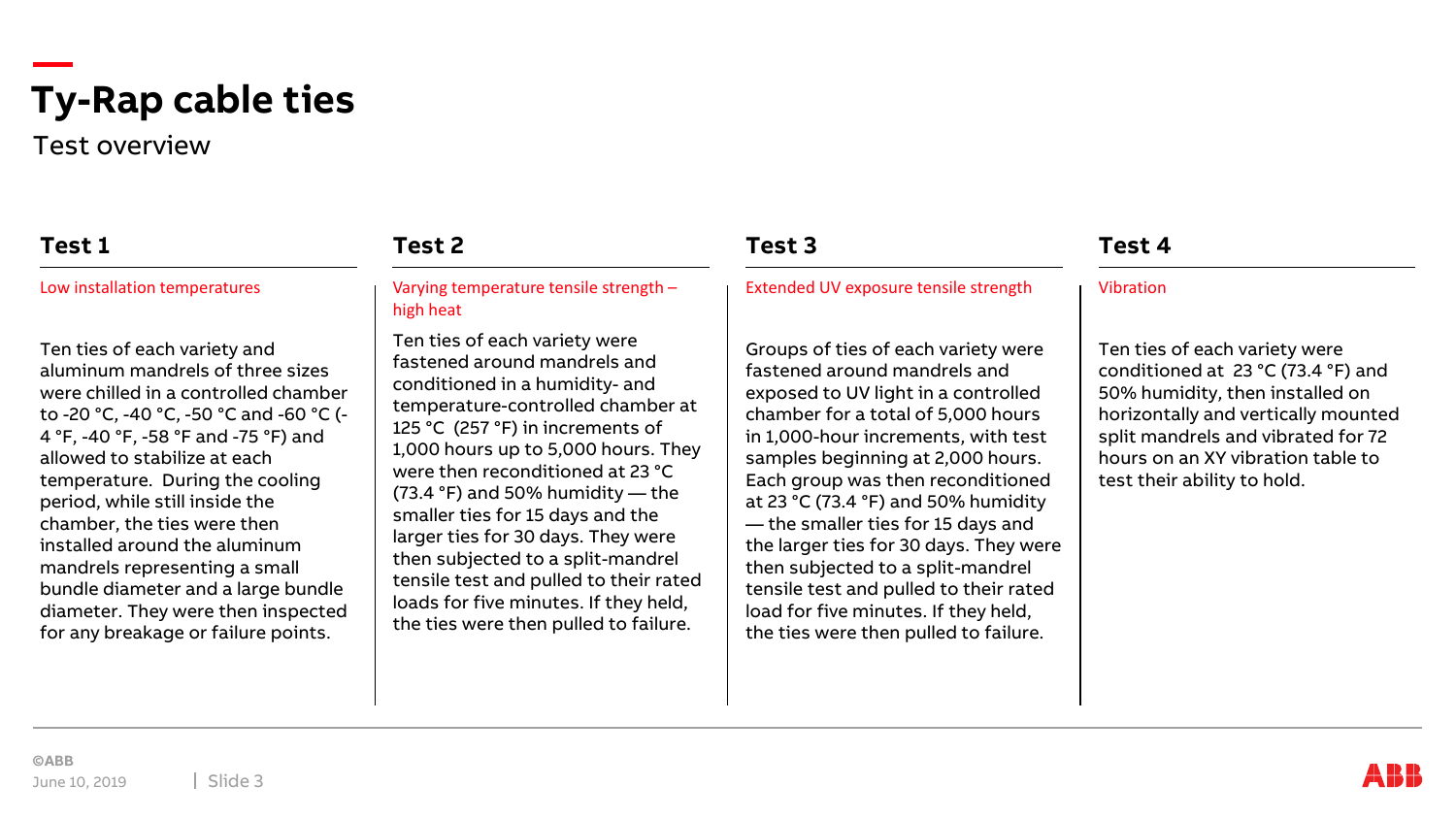Test 1 – Low installation temperatures



### **Test 1**

The ability to install cable ties at low temperatures is crucial for installations that must withstand wide-ranging weather conditions. These include those that operate outdoors, such as oil and gas facilities, rail, marine, ground /aerospace transportation. As well as those that operate indoors under a wide range of conditions, such as food and beverage plants.

We conditioned the ties of each variety in a controlled chamber to several low temperature conditions. Then checked their conditions after installation on a mandrel. Some didn't survive the installation at all.

### **Results**

Ty-Rap ties performed with 100% success at -20 °C, -40 °C, -50 °C and -60 °C (-4°F, -40 °F, -58 °F and -76 °F) levels. Most all-plastic ties experienced at least partial failure at such low temperatures. Some failed completely at all temperature levels tested.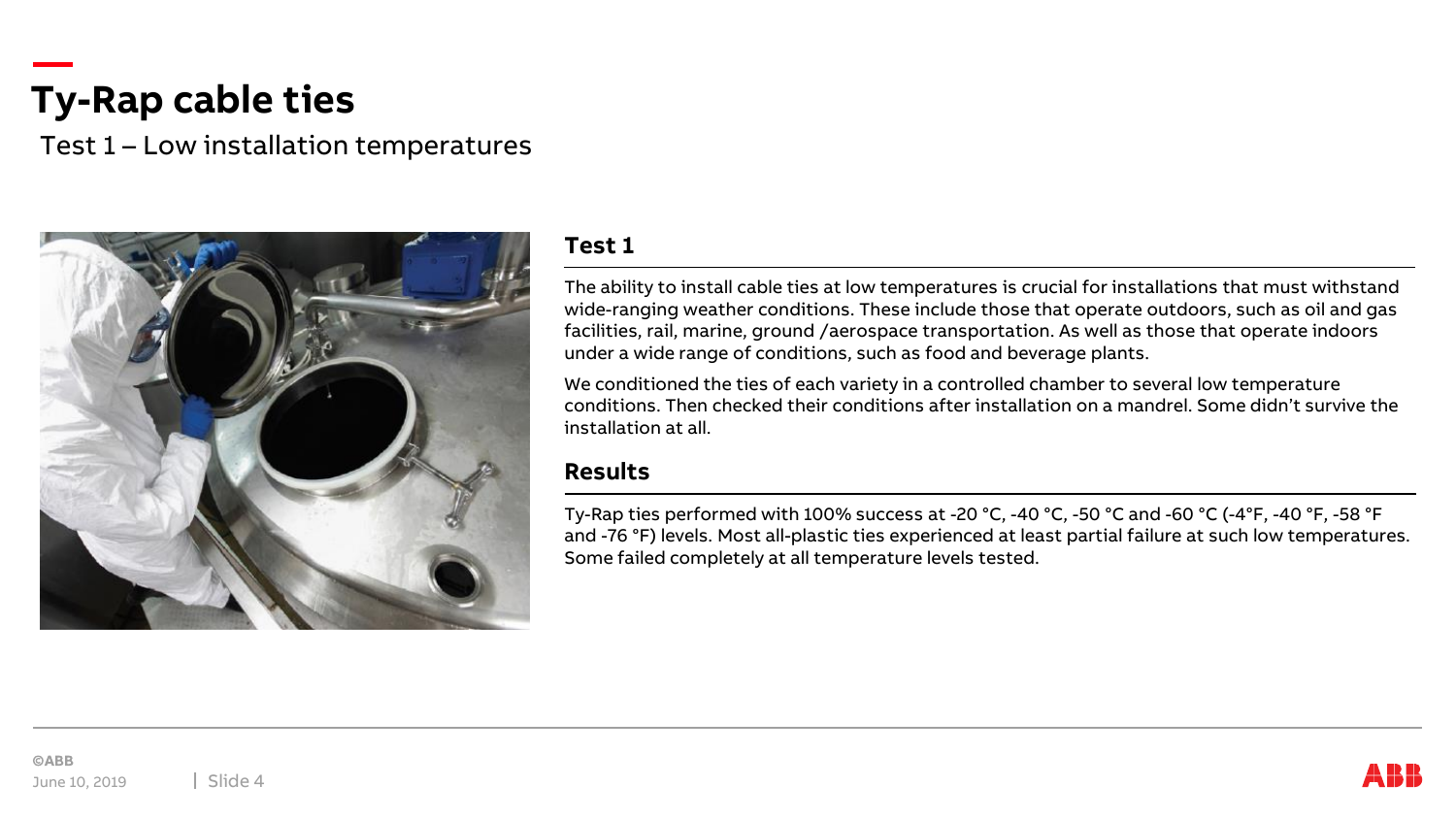Test 2 – Varying temperature tensile strength – high heat



— 01 Competitors' ties breaking during 2,000 hr. heat aging



## **Test 2**

The ability to withstand constant high heat is crucial wherever such conditions are present. Applications like engine compartments, various industrial settings and food and beverage facilities.

#### **Results**

Ty-Rap ties exhibited superior tensile strength-to-failure characteristics under most high heat exposure conditions.

On the lower end of the performance scale, several all-plastic sample groups exhibited catastrophic failure while still in the heat aging chamber, prior to tensile testing.

The mode of failure is also important. Under most conditions, Ty-Rap ties simply slipped when they reached their failure point, resulting in no spread of debris. Many all-plastic ties snapped or shed their pawls, which could cause debris to fly into nearby products or applications.

— 02 Competitors' ties breaking during 4,000 hr. heat aging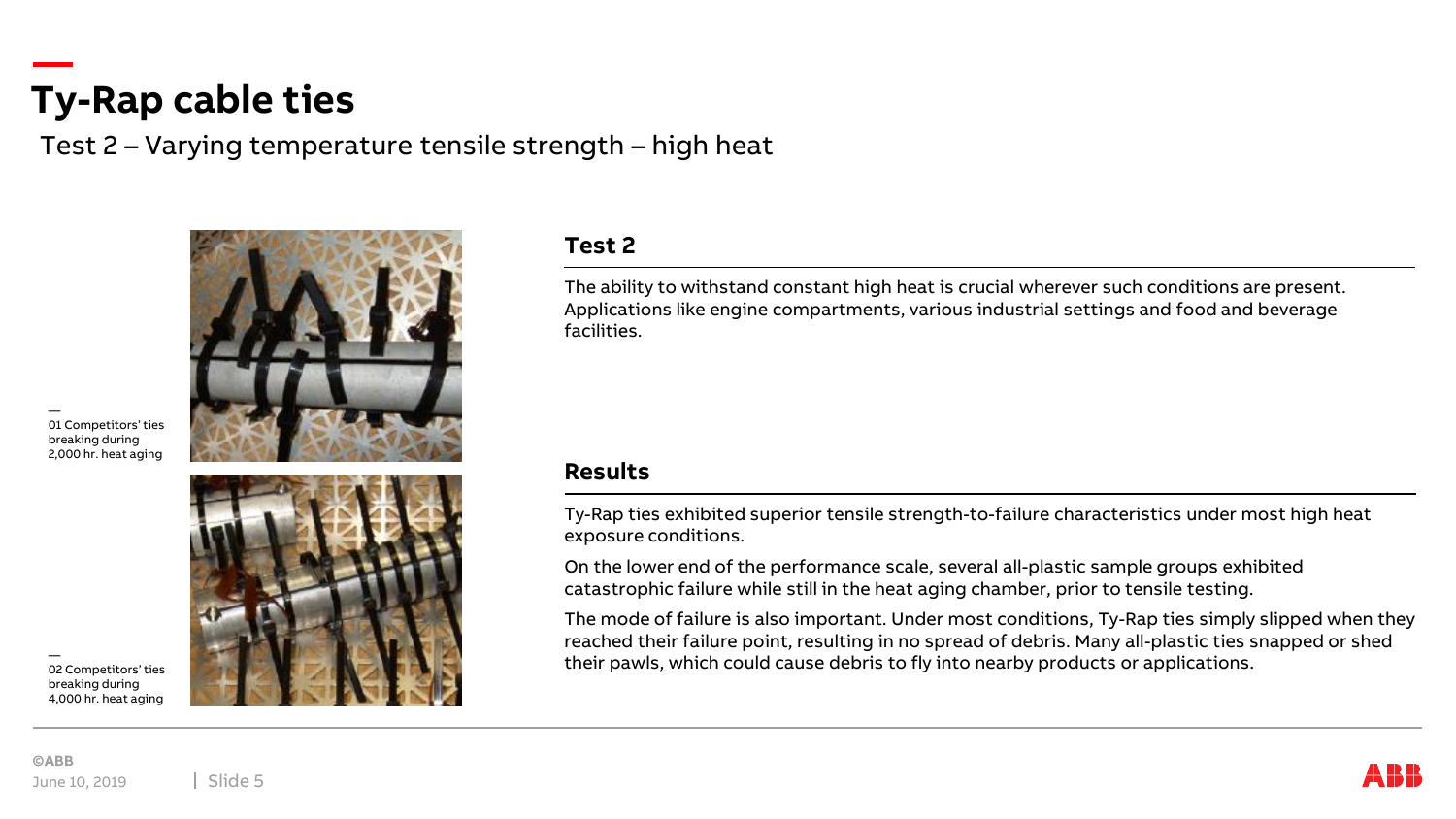Test 3 – Extended UV exposure tensile strength



## **Test 3**

The ability to withstand constant UV exposure is crucial in any industry that subjects equipment to extended outdoor exposure. These include solar and wind equipment, oil and gas and all modes of transportation. Such as road or bridge rail signals and lighting.

### **Results**

Ty-Rap ties exhibited superior tensile strength-to-failure characteristics under most UV exposure conditions.

On the lower end of the performance scale, several all-plastic sample groups exhibited catastrophic breakage. Most were able to perform at least to their rated loads before failure ensued. Under all tested UV conditions, the Ty-Rap ties simply slipped when they reached their failure point, resulting in no spread of debris. Many all-plastic ties snapped or shed their pawls, which could cause debris to fly into nearby products or applications.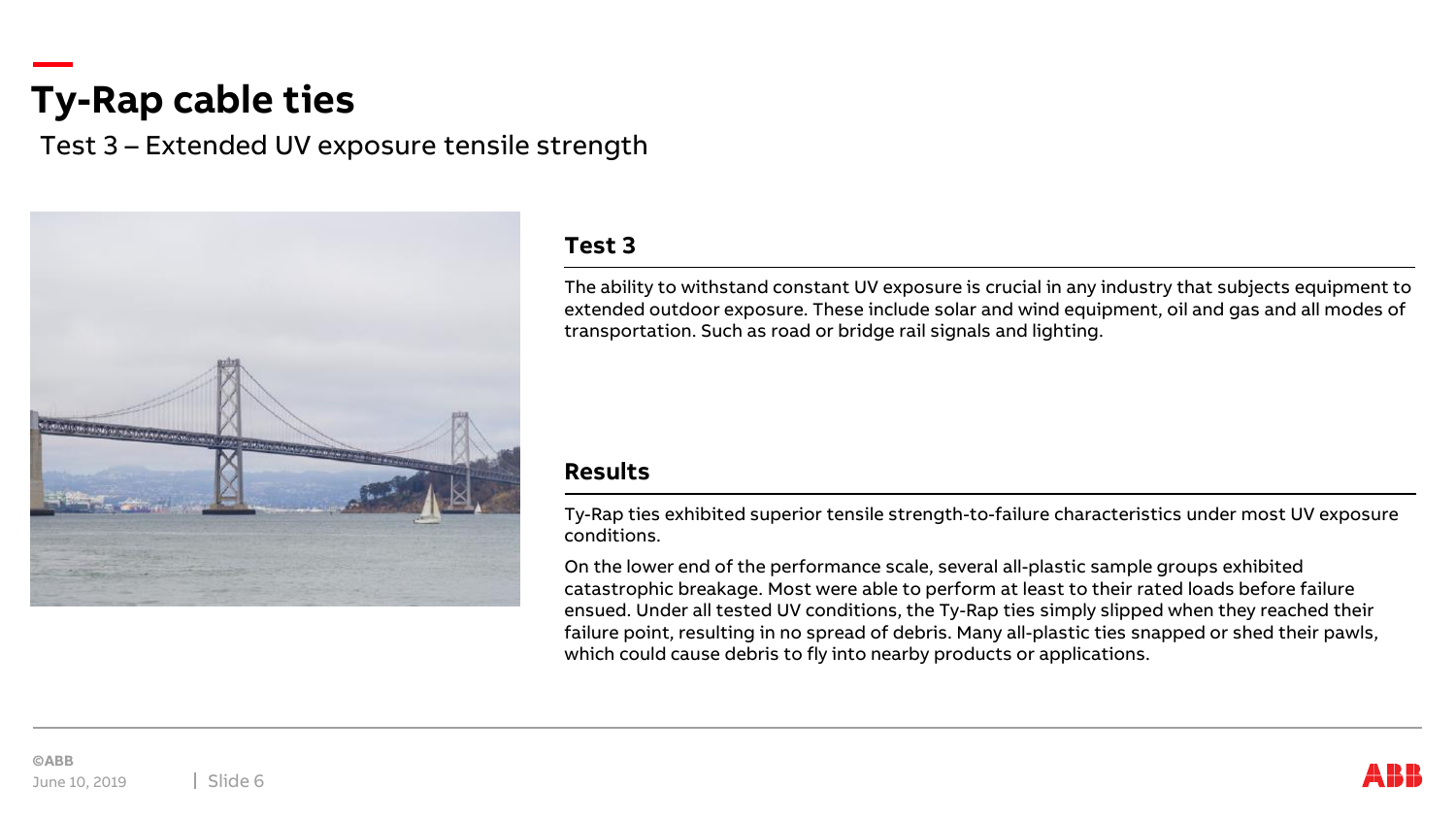Test 4 – Vibration



01 Competitor 2 50 lb. ties before



— 03 TY27MX before



— 02 Competitor 2 50 lb. ties after



#### — 04 TY27MX after

### **Test 4**

The ability to withstand constant vibration is crucial in many industrial and transportation applications. Cable ties that slide out of place pose a hazard to properly holding the bundled wire.

#### **Methodology**:

Ten ties of each variety were conditioned at 23 °C (73.4 °F) and 50% humidity, then installed on horizontally and vertically mounted split mandrels and vibrated for 72 hours on an XY vibration table.

#### **Results**

During the vibration process, Ty-Rap cable ties showed very little sliding/slippage on the test mandrel. The design of the ribs and stipples on the inside of the strap help prevent lateral slipping in applications while the adjustability of the smooth strap provides proper tension. While not all competitive cable ties failed this test, some showed significant slippage along the vertical vibration test.

Competitor 2 50 lb. ties showed significant slippage in vertical vibration, as shown below.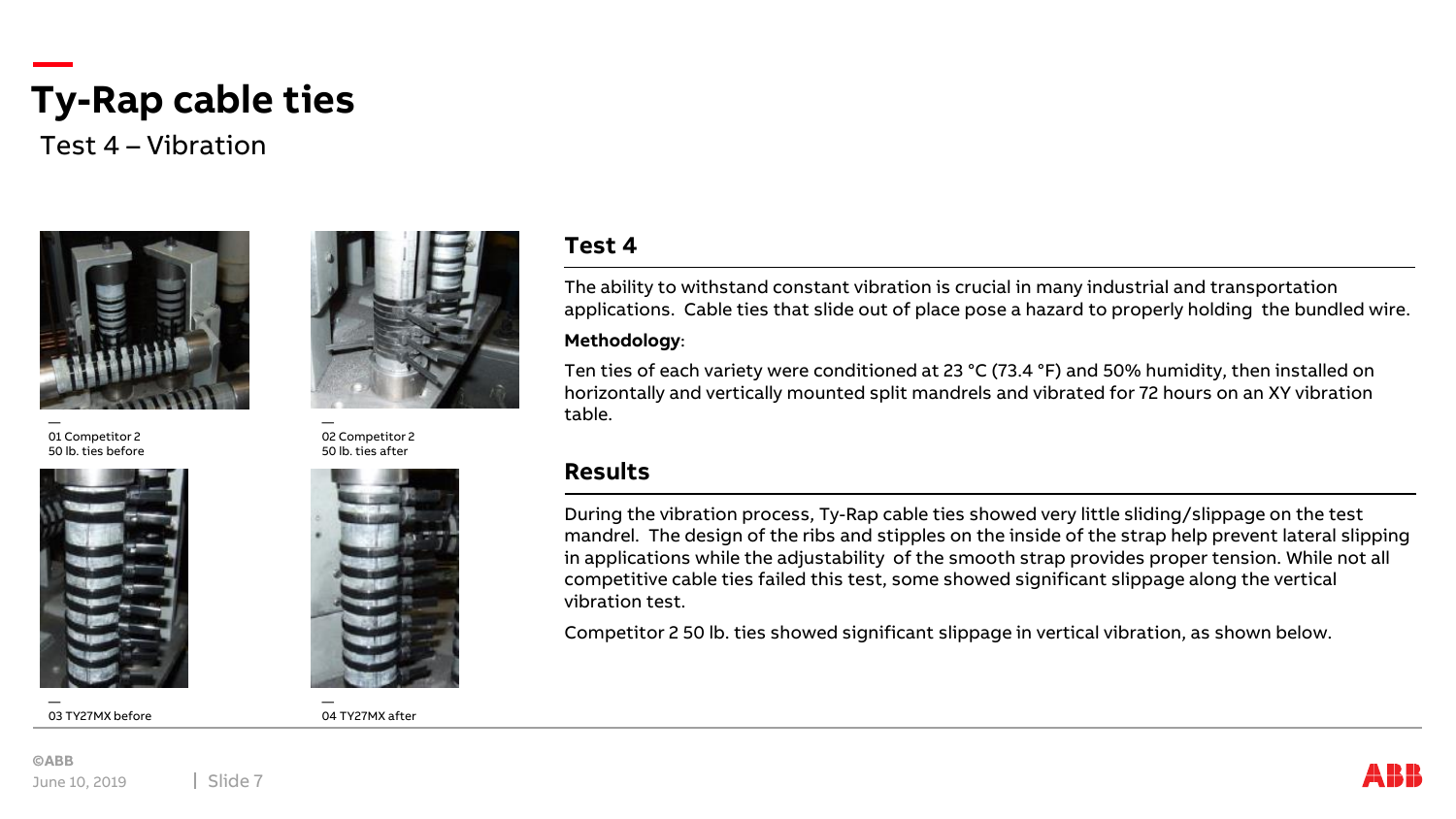Failure modes

Also noted were the failure modes of all cable ties during testing. Ty-Rap ties generally fail without causing additional debris, or casting debris into the environment. All-plastic cable ties frequently have the ratcheting pawl fail, causing it to be ejected into the environment rather than staying captive in the tie head.

Graph 1 illustrates the percentage of competitor's all-plastic cable ties that failed causing debris to enter the nearby environment. Graph 2 shows that Ty-Rap cable ties rarely fail in a manner that causes debris.

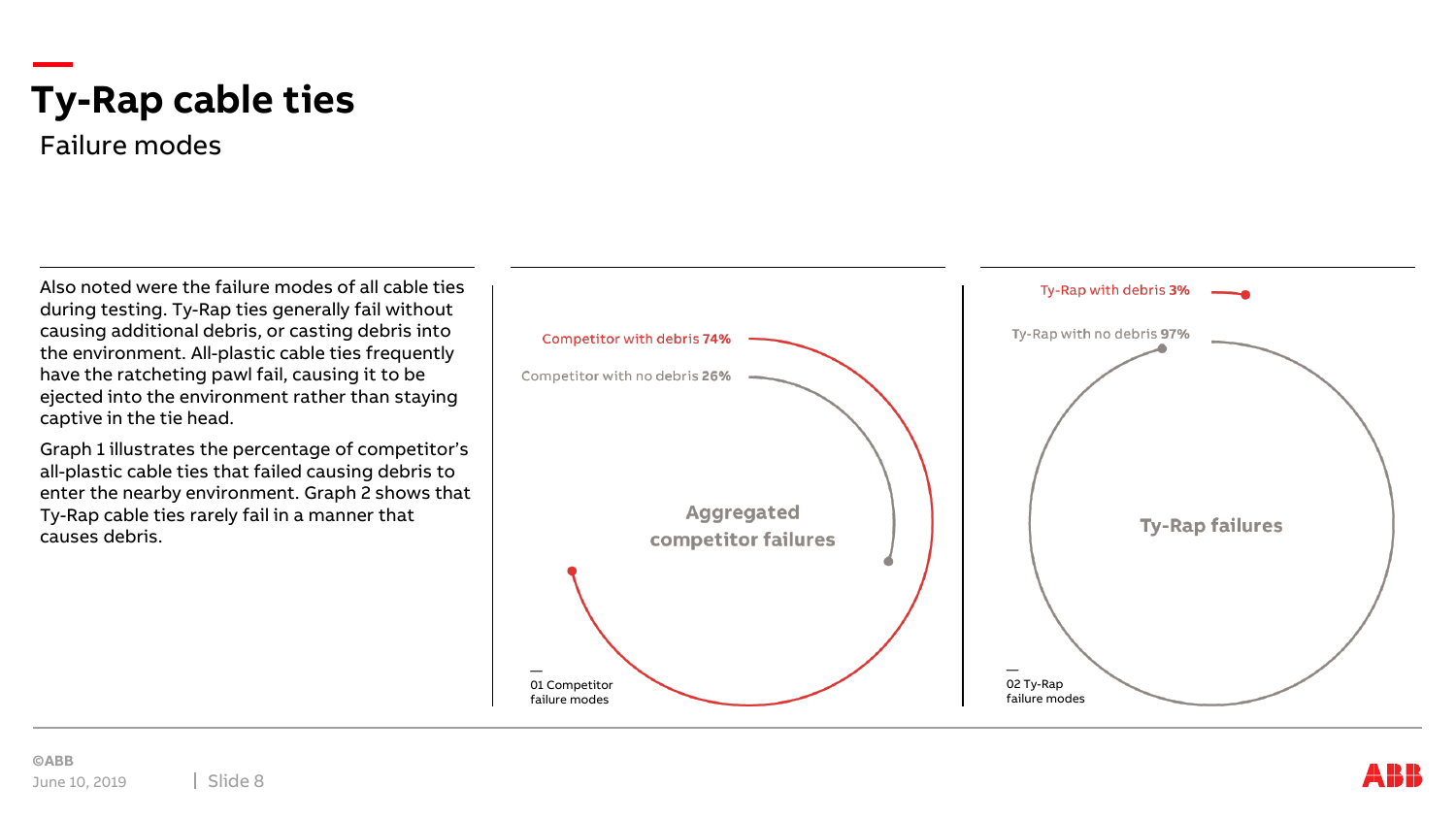

Summary of test results

|                   | Low temp. test | <b>High heat test</b> | <b>Extended UV test</b> | <b>Vibration test</b> | <b>Debris on failure</b> |
|-------------------|----------------|-----------------------|-------------------------|-----------------------|--------------------------|
| <b>Ty-Rap</b>     |                |                       |                         |                       |                          |
| Competitor 1      |                |                       |                         |                       |                          |
| Competitor 2      |                |                       |                         |                       |                          |
| Competitor 3      |                |                       |                         |                       |                          |
| Competitor 4      |                |                       |                         |                       |                          |
| Competitor 5      |                |                       |                         |                       |                          |
| $\mathbb{L}$ Pass |                |                       |                         |                       |                          |
| $\sqrt{2}$ OK     |                |                       |                         |                       |                          |

 $\Box$  Fail

**©ABB** June 10, 2019

The information contained in this document is for general information purposes only. While ABB strives to keep the information up to date and correct, it makes no representations or warranties of any kind, express or impli sompleteness, accuracy, reliability, suitability or availability with respect to the information, products, services or related graphics contained in the document for any purpose. Any reliance placed on such information is